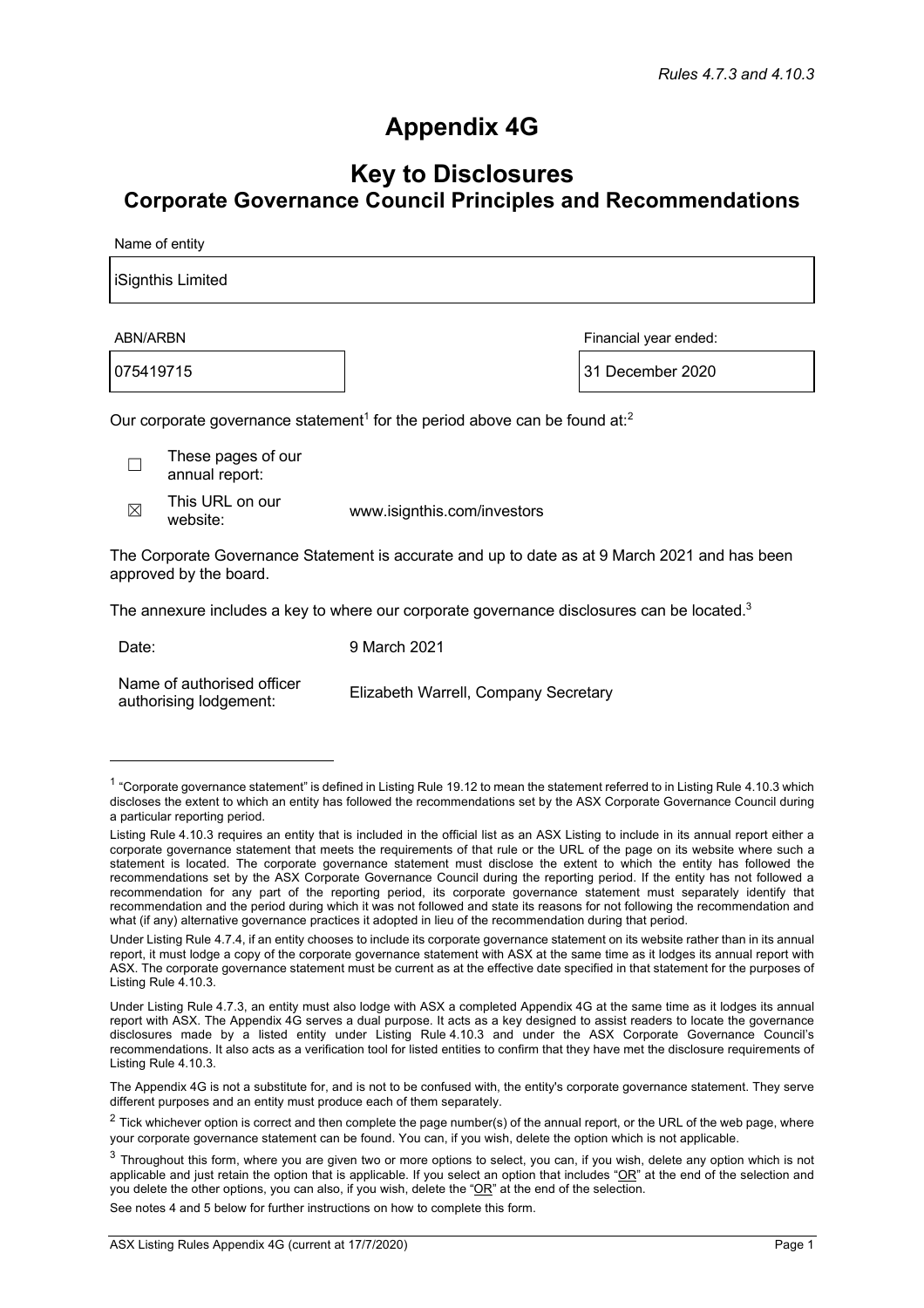## **ANNEXURE – KEY TO CORPORATE GOVERNANCE DISCLOSURES**

| <b>Corporate Governance Council recommendation</b> |                                                                                                                                                                                                                                                                                                                                                     | Where a box below is ticked, <sup>4</sup> we have followed the<br>recommendation in full for the whole of the period above. We<br>have disclosed this in our Corporate Governance Statement:                                                                                                       | Where a box below is ticked, we have NOT followed the<br>recommendation in full for the whole of the period above. Our<br>reasons for not doing so are: <sup>5</sup> |
|----------------------------------------------------|-----------------------------------------------------------------------------------------------------------------------------------------------------------------------------------------------------------------------------------------------------------------------------------------------------------------------------------------------------|----------------------------------------------------------------------------------------------------------------------------------------------------------------------------------------------------------------------------------------------------------------------------------------------------|----------------------------------------------------------------------------------------------------------------------------------------------------------------------|
|                                                    | <b>PRINCIPLE 1 – LAY SOLID FOUNDATIONS FOR MANAGEMENT AND OVERSIGHT</b>                                                                                                                                                                                                                                                                             |                                                                                                                                                                                                                                                                                                    |                                                                                                                                                                      |
| 1.1                                                | A listed entity should have and disclose a board charter setting<br>out:<br>the respective roles and responsibilities of its board and<br>(a)<br>management; and<br>those matters expressly reserved to the board and those<br>(b)<br>delegated to management.                                                                                      | X<br>and we have disclosed a copy of our board charter at:<br>https://www.isignthis.com/investors                                                                                                                                                                                                  |                                                                                                                                                                      |
| 1.2                                                | A listed entity should:<br>undertake appropriate checks before appointing a director or<br>(a)<br>senior executive or putting someone forward for election as<br>a director: and<br>provide security holders with all material information in its<br>(b)<br>possession relevant to a decision on whether or not to elect<br>or re-elect a director. | 区<br>The Company has a Fit and Proper Policy which has been approved<br>by APRA and covers Directors. Upon nomination the Company<br>will provide security holders with all material information in its<br>possession relevant to a decision on whether or not to elect or<br>re-elect a director. |                                                                                                                                                                      |
| 1.3                                                | A listed entity should have a written agreement with each director<br>and senior executive setting out the terms of their appointment.                                                                                                                                                                                                              | 区<br>The Company confirms that it has entered into written agreements<br>with each director and senior executive.                                                                                                                                                                                  |                                                                                                                                                                      |
| 1.4                                                | The company secretary of a listed entity should be accountable<br>directly to the board, through the chair, on all matters to do with<br>the proper functioning of the board.                                                                                                                                                                       | 区<br>Refer to Section 1.5 of the Company's Board Charter (available at the<br>Board Charter link at Corporate Governance - Charters at<br>https://www.isignthis.com/investors) for further detail.                                                                                                 |                                                                                                                                                                      |

<sup>&</sup>lt;sup>4</sup> Tick the box in this column only if you have followed the relevant recommendation in full for the whole of the period above. Where the recommendation has a disclosure obligation attached, you must insert the location where that disclosure has been made, where indicated by the line with "*insert location*" underneath. If the disclosure in question has been made in your corporate governance statement, you need only insert "our corporate governance statement". If the disclosure has been made in your annual report, you should insert the page number(s) of your annual report (eg "pages 10-12 of our annual report"). If the disclosure has been made on your website, you should insert the URL of the web page where the disclosure has been made or can be accessed (eg "www.entityname.com.au/corporate governance/charters/").

<sup>&</sup>lt;sup>5</sup> If you have followed all of the Council's recommendations in full for the whole of the period above, you can, if you wish, delete this column from the form and re-format it.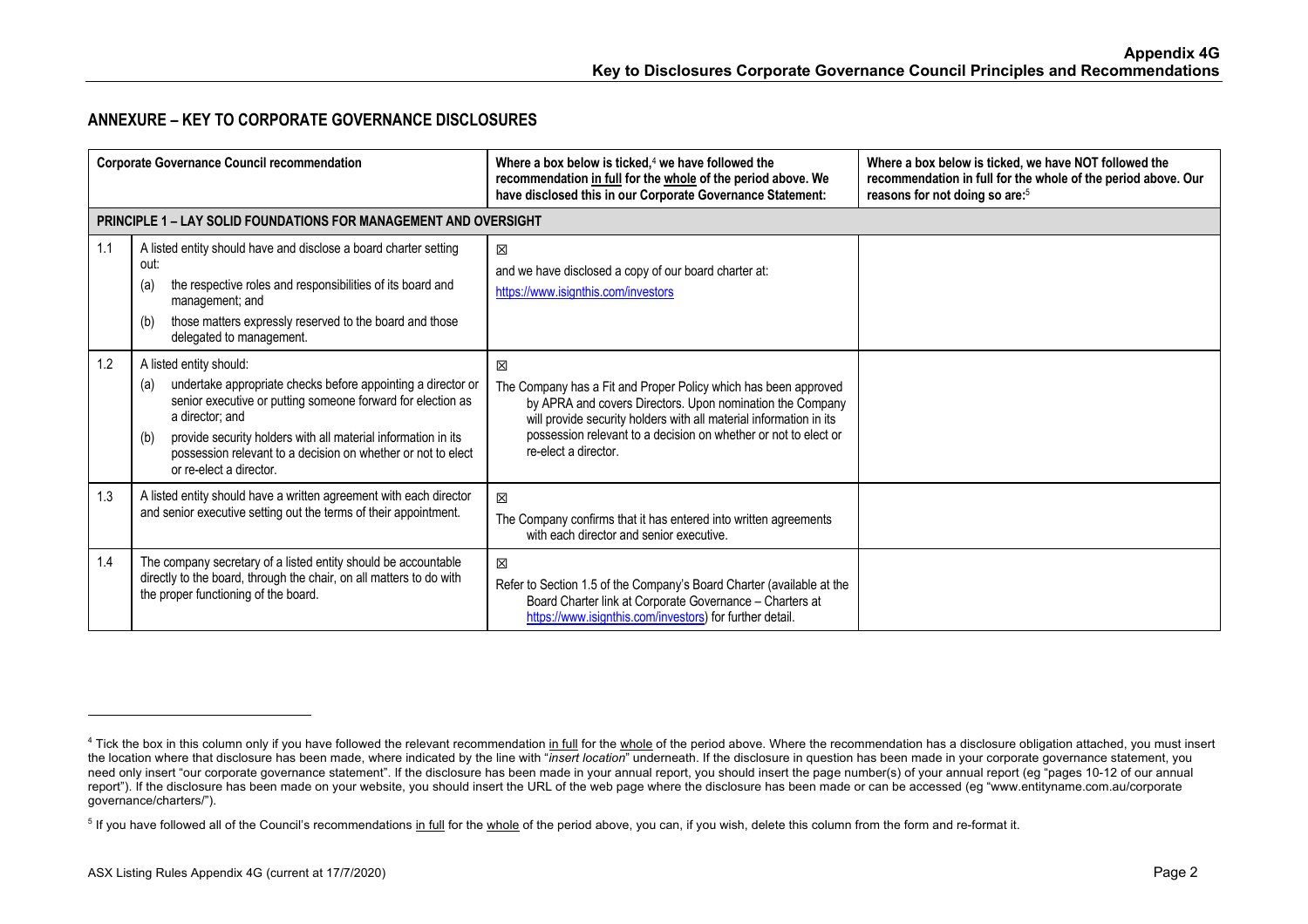| <b>Corporate Governance Council recommendation</b>                                                                                                                                                                                                                                                                                                                                                                                                                                                                                                                                                                                                                                                                                                                                                                                                                                                                                                                                                                                                                                                                                                                                                                                                                         | Where a box below is ticked, $4$ we have followed the<br>recommendation in full for the whole of the period above. We<br>have disclosed this in our Corporate Governance Statement: | Where a box below is ticked, we have NOT followed the<br>recommendation in full for the whole of the period above. Our<br>reasons for not doing so are: <sup>5</sup>                                                                                                                                                                                                                                                                                                                                                                                                                                                                                                                                                                                                                                                                                                                                                                                                                                                                                                                                                                                                                                                                                                                                                                                                                                                        |
|----------------------------------------------------------------------------------------------------------------------------------------------------------------------------------------------------------------------------------------------------------------------------------------------------------------------------------------------------------------------------------------------------------------------------------------------------------------------------------------------------------------------------------------------------------------------------------------------------------------------------------------------------------------------------------------------------------------------------------------------------------------------------------------------------------------------------------------------------------------------------------------------------------------------------------------------------------------------------------------------------------------------------------------------------------------------------------------------------------------------------------------------------------------------------------------------------------------------------------------------------------------------------|-------------------------------------------------------------------------------------------------------------------------------------------------------------------------------------|-----------------------------------------------------------------------------------------------------------------------------------------------------------------------------------------------------------------------------------------------------------------------------------------------------------------------------------------------------------------------------------------------------------------------------------------------------------------------------------------------------------------------------------------------------------------------------------------------------------------------------------------------------------------------------------------------------------------------------------------------------------------------------------------------------------------------------------------------------------------------------------------------------------------------------------------------------------------------------------------------------------------------------------------------------------------------------------------------------------------------------------------------------------------------------------------------------------------------------------------------------------------------------------------------------------------------------------------------------------------------------------------------------------------------------|
| 1.5<br>A listed entity should:<br>have and disclose a diversity policy;<br>(a)<br>through its board or a committee of the board set<br>(b)<br>measurable objectives for achieving gender diversity in the<br>composition of its board, senior executives and workforce<br>generally; and<br>disclose in relation to each reporting period:<br>(c)<br>the measurable objectives set for that period to<br>(1)<br>achieve gender diversity;<br>the entity's progress towards achieving those<br>(2)<br>objectives; and<br>either:<br>(3)<br>the respective proportions of men and women<br>(A)<br>on the board, in senior executive positions and<br>across the whole workforce (including how the<br>entity has defined "senior executive" for these<br>purposes); or<br>if the entity is a "relevant employer" under the<br>(B)<br>Workplace Gender Equality Act, the entity's<br>most recent "Gender Equality Indicators", as<br>defined in and published under that Act.<br>If the entity was in the S&P / ASX 300 Index at the<br>commencement of the reporting period, the measurable objective<br>for achieving gender diversity in the composition of its board<br>should be to have not less than 30% of its directors of each<br>gender within a specified period. |                                                                                                                                                                                     | set out in our Corporate Governance Statement<br>X<br>The Company has established a diversity policy which covers<br>factors such as gender, race, ethnicity, disability, age, sexual<br>orientation, gender identity, marital or family status, religious or<br>cultural background. The diversity policy objectives include<br>encouraging diversity in employment, and in the composition of its<br>Board, as a means of ensuring the Company has an appropriate<br>mix of skills and talent to conduct its business and strives to<br>achieve the Company's goals.<br>Although the Company technically entered the ASX 300 in 2019,<br>throughout 2020 the Company has been suspended. The Board<br>made a decision not to set a measurable objectives for achieving<br>gender diversity in the composition of its board, senior executives<br>and workforce generally for 2020.<br>Refer to the Company's Diversity Policy (available at the following<br>link at Corporate Governance - Policies & Procedures at<br>https://www.isignthis.com/investors ) for further detail.<br>The proportion of women on the board, women in senior executive<br>positions and women employees in the whole organisation as at<br>reporting date was as follows:<br>No. of Women<br>% of Women<br>$\mathbf 0$<br>$0\%$<br>Board<br>Senior<br>$\overline{2}$<br>29%<br>Executive<br>Positions<br>Whole<br>50<br>43%<br>Organisation |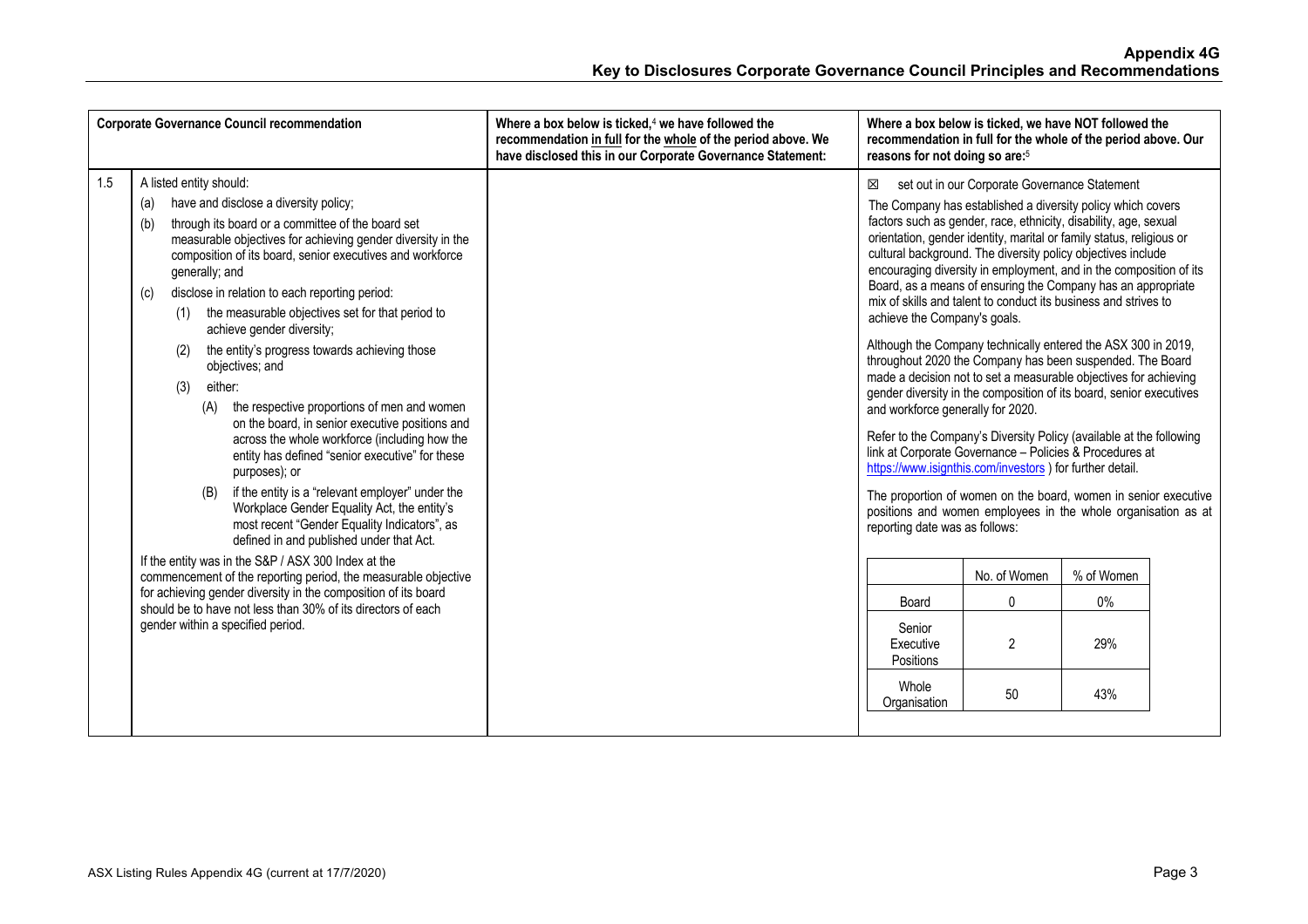| 1.6 | A listed entity should:                                                                                                                                                                                                                                                                                                      | X  |                                                                                                                                                                                                                                                                                                                                                                                                                             |
|-----|------------------------------------------------------------------------------------------------------------------------------------------------------------------------------------------------------------------------------------------------------------------------------------------------------------------------------|----|-----------------------------------------------------------------------------------------------------------------------------------------------------------------------------------------------------------------------------------------------------------------------------------------------------------------------------------------------------------------------------------------------------------------------------|
|     | have and disclose a process for periodically evaluating the<br>(a)<br>performance of the board, its committees and individual<br>directors; and<br>disclose for each reporting period whether a performance<br>(b)<br>evaluation has been undertaken in accordance with that<br>process during or in respect of that period. | a. | The Company has a Performance Evaluations Policy, which<br>details the performance evaluation process for the Board, its<br>committees and individual directors. The Policies are detailed<br>below.                                                                                                                                                                                                                        |
|     |                                                                                                                                                                                                                                                                                                                              |    | <b>Board Evaluation Policy</b>                                                                                                                                                                                                                                                                                                                                                                                              |
|     |                                                                                                                                                                                                                                                                                                                              |    | A process has been established to review and evaluate the<br>performance of the Board. The review process includes a<br>confidential survey examining ways in which the Board can<br>better perform its duties. A report summarising the results of<br>the survey is presented to the Board for discussion at a Board<br>meeting.                                                                                           |
|     |                                                                                                                                                                                                                                                                                                                              |    | The method and scope of the performance evaluation will be<br>set by the Board and may include a Board self-assessment<br>checklist to be completed by each Director. The Board may<br>also use an independent adviser to assist in the review.                                                                                                                                                                             |
|     |                                                                                                                                                                                                                                                                                                                              |    | Committees                                                                                                                                                                                                                                                                                                                                                                                                                  |
|     |                                                                                                                                                                                                                                                                                                                              |    | Similar procedures to those for the Board review are applied to<br>evaluate the performance of the Board committees, if any.                                                                                                                                                                                                                                                                                                |
|     |                                                                                                                                                                                                                                                                                                                              |    | An assessment will be made of the performance of any<br>committee against each charter and areas identified where<br>improvements can be made.                                                                                                                                                                                                                                                                              |
|     |                                                                                                                                                                                                                                                                                                                              |    | Non-executive directors                                                                                                                                                                                                                                                                                                                                                                                                     |
|     |                                                                                                                                                                                                                                                                                                                              |    | The Chairman will have primary responsibility for conducting<br>performance appraisals of Non-Executive Directors in<br>conjunction with each Non-Executive Director, having<br>particular regard to;<br>contribution to Board discussion and function;<br>degree of independence including relevance of any<br>conflicts of interest:<br>availability for, and attendance at, Board meetings and<br>other relevant events; |
|     |                                                                                                                                                                                                                                                                                                                              |    | contribution to Company strategy;<br>membership of, and contribution to, any Board<br>committees; and<br>suitability to Board structure and composition.                                                                                                                                                                                                                                                                    |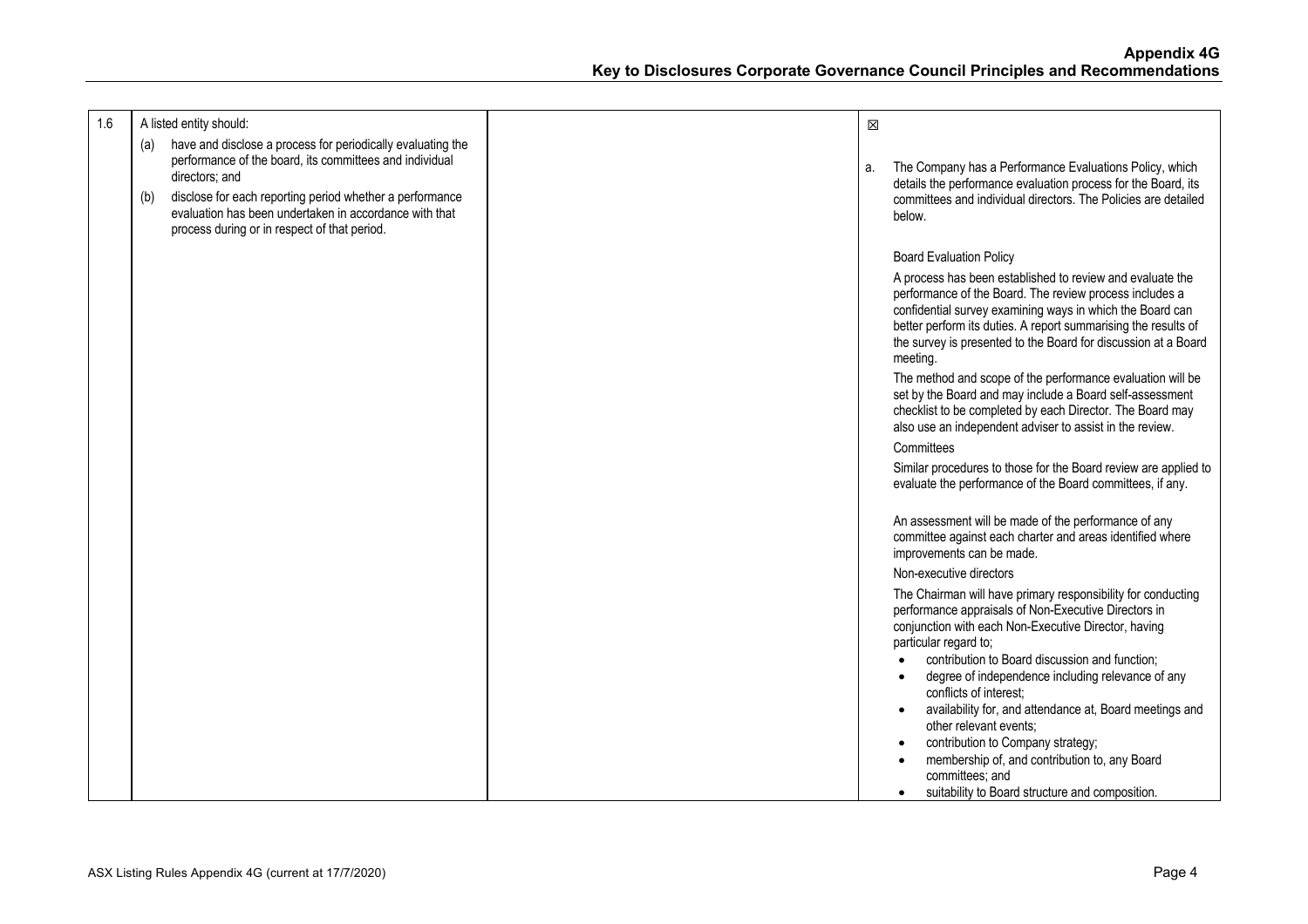| <b>Corporate Governance Council recommendation</b> | Where a box below is ticked, $4$ we have followed the<br>recommendation in full for the whole of the period above. We<br>have disclosed this in our Corporate Governance Statement: | Where a box below is ticked, we have NOT followed the<br>recommendation in full for the whole of the period above. Our<br>reasons for not doing so are: <sup>5</sup>                                                                                                                                                                                                                                                                       |
|----------------------------------------------------|-------------------------------------------------------------------------------------------------------------------------------------------------------------------------------------|--------------------------------------------------------------------------------------------------------------------------------------------------------------------------------------------------------------------------------------------------------------------------------------------------------------------------------------------------------------------------------------------------------------------------------------------|
|                                                    |                                                                                                                                                                                     | Where the Chairman, following a performance appraisal,<br>considers that action must be taken in relation to a director's<br>performance, the Chairman must consult with the remainder of<br>the Board regarding whether a director should be counselled<br>to resign, not seek re-election, or in exceptional<br>circumstances, whether a resolution for the removal of a<br>Director be put to shareholders.<br><b>Managing Director</b> |
|                                                    |                                                                                                                                                                                     | The Board will annually review the performance of the<br>Managing Director. At the commencement of each financial<br>year, the Board and the Managing Director will agree a set of<br>general Company specific performance measures to be used<br>in the review of the forthcoming year.                                                                                                                                                   |
|                                                    |                                                                                                                                                                                     | (b) A review of the Board and the Managing Director was<br>completed for 2020. A formal review of Committees and<br>individual directors will be completed in 2021.                                                                                                                                                                                                                                                                        |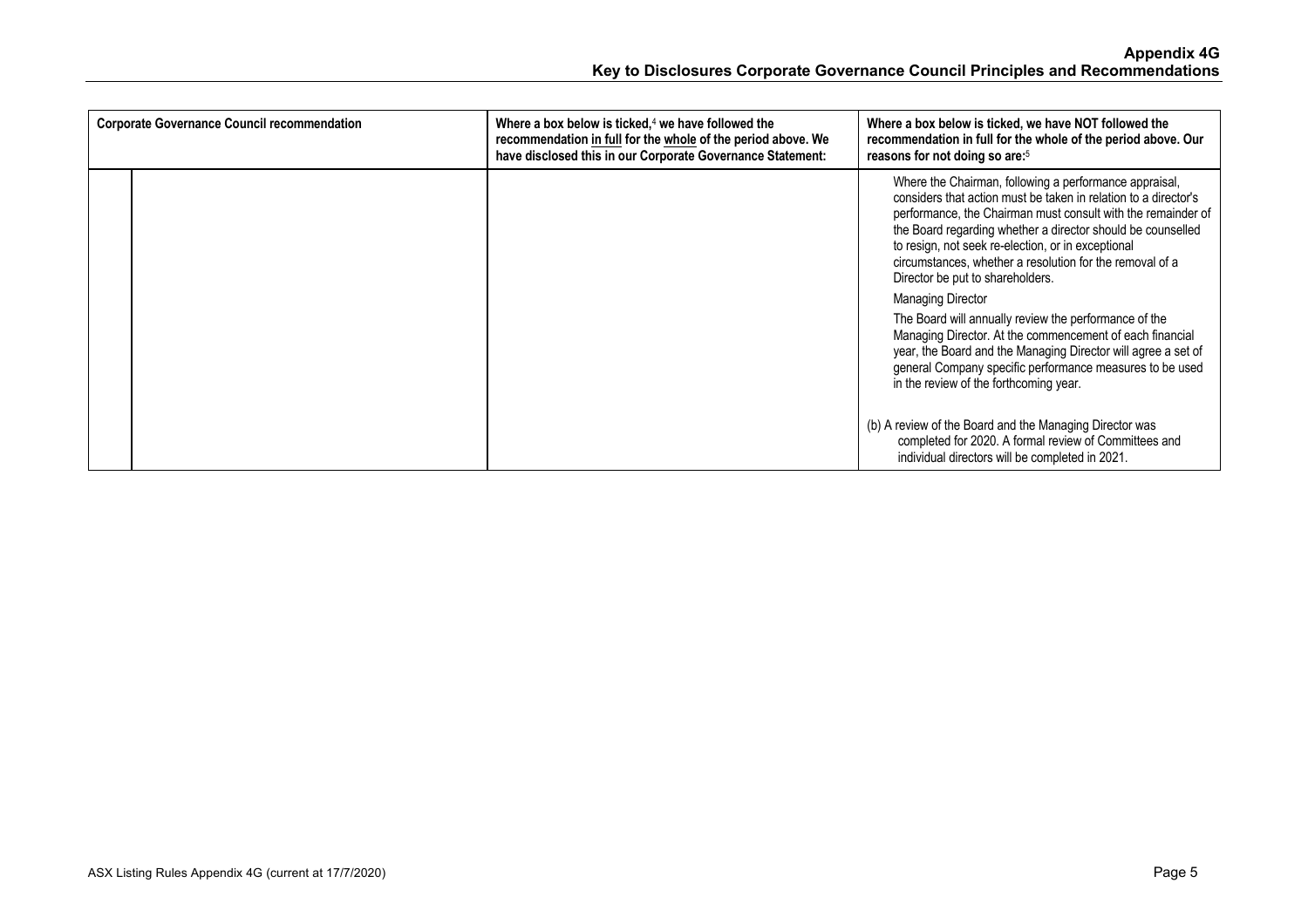|     | <b>Corporate Governance Council recommendation</b>                                                                                                                                                                                                                                                                                                 | Where a box below is ticked, <sup>4</sup> we have followed the<br>recommendation in full for the whole of the period above. We<br>have disclosed this in our Corporate Governance Statement:                                                                                                                                                                                                                                                                                                                                                                                                                               | Where a box below is ticked, we have NOT followed the<br>recommendation in full for the whole of the period above. Our<br>reasons for not doing so are: <sup>5</sup> |
|-----|----------------------------------------------------------------------------------------------------------------------------------------------------------------------------------------------------------------------------------------------------------------------------------------------------------------------------------------------------|----------------------------------------------------------------------------------------------------------------------------------------------------------------------------------------------------------------------------------------------------------------------------------------------------------------------------------------------------------------------------------------------------------------------------------------------------------------------------------------------------------------------------------------------------------------------------------------------------------------------------|----------------------------------------------------------------------------------------------------------------------------------------------------------------------|
| 1.7 | A listed entity should:<br>have and disclose a process for evaluating the performance<br>(a)<br>of its senior executives at least once every reporting period;<br>and<br>disclose for each reporting period whether a performance<br>(b)<br>evaluation has been undertaken in accordance with that<br>process during or in respect of that period. | 区<br>The Company has a Performance Evaluations Policy, which<br>a.<br>details the performance evaluation process for senior executives.<br>The Policy is detailed below.<br>Senior Executive Evaluation Policy<br>The Managing Director is responsible for assessing the<br>performance of the key executives within the Company. This is to<br>be performed through a formal process involving an annual<br>formal meeting with each senior executive and ongoing informal<br>monitoring throughout each financial year. The basis of<br>evaluation of senior executives will be a set of agreed<br>performance measures. |                                                                                                                                                                      |
|     |                                                                                                                                                                                                                                                                                                                                                    | The Managing Director undertook a review of the senior<br>executives during the period ending 31 December 2020. The<br>review:<br>compared the performance of each senior executive<br>against set duties and indicators per their employment<br>agreements as well as the overall performance of the<br>company and its results.                                                                                                                                                                                                                                                                                          |                                                                                                                                                                      |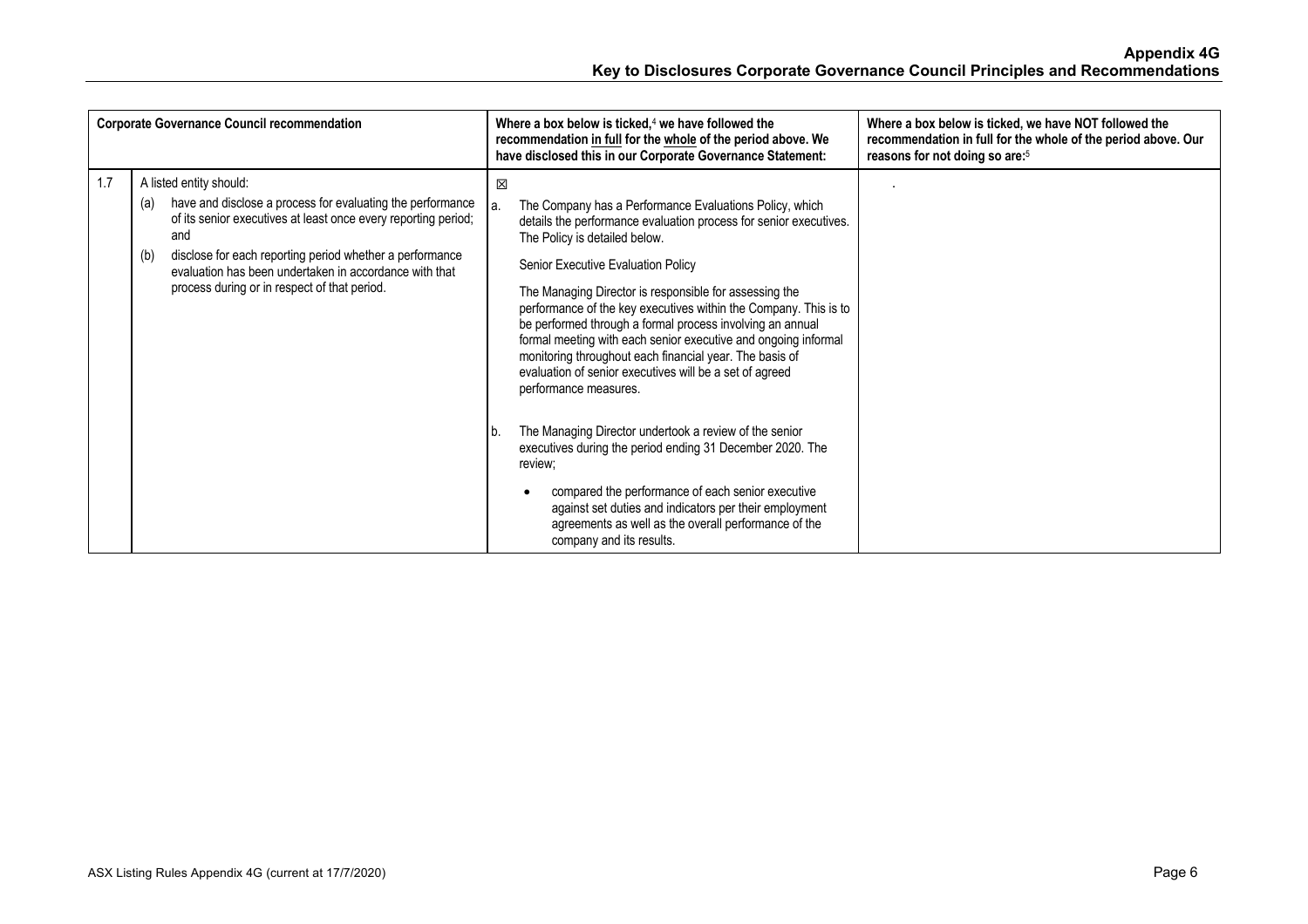| <b>Corporate Governance Council recommendation</b> |                                                                                                                                                                                                                                                                                                                                                                                                                                                                                                                                                                                                                                                                                                                                                                                                                                                                                    | Where a box below is ticked, $4$ we have followed the<br>recommendation in full for the whole of the period above. We<br>have disclosed this in our Corporate Governance Statement:                                                                                                                                                                                                                                                                                                                                                                                                                                                                                                                                                                                                                                                                                                                                                                                                              | Where a box below is ticked, we have NOT followed the<br>recommendation in full for the whole of the period above. Our<br>reasons for not doing so are: <sup>5</sup> |
|----------------------------------------------------|------------------------------------------------------------------------------------------------------------------------------------------------------------------------------------------------------------------------------------------------------------------------------------------------------------------------------------------------------------------------------------------------------------------------------------------------------------------------------------------------------------------------------------------------------------------------------------------------------------------------------------------------------------------------------------------------------------------------------------------------------------------------------------------------------------------------------------------------------------------------------------|--------------------------------------------------------------------------------------------------------------------------------------------------------------------------------------------------------------------------------------------------------------------------------------------------------------------------------------------------------------------------------------------------------------------------------------------------------------------------------------------------------------------------------------------------------------------------------------------------------------------------------------------------------------------------------------------------------------------------------------------------------------------------------------------------------------------------------------------------------------------------------------------------------------------------------------------------------------------------------------------------|----------------------------------------------------------------------------------------------------------------------------------------------------------------------|
|                                                    | PRINCIPLE 2 - STRUCTURE THE BOARD TO BE EFFECTIVE AND ADD VALUE                                                                                                                                                                                                                                                                                                                                                                                                                                                                                                                                                                                                                                                                                                                                                                                                                    |                                                                                                                                                                                                                                                                                                                                                                                                                                                                                                                                                                                                                                                                                                                                                                                                                                                                                                                                                                                                  |                                                                                                                                                                      |
| 2.1                                                | The board of a listed entity should:<br>have a nomination committee which:<br>(a)<br>has at least three members, a majority of whom are<br>(1)<br>independent directors; and<br>is chaired by an independent director,<br>(2)<br>and disclose:<br>the charter of the committee;<br>(3)<br>the members of the committee; and<br>(4)<br>as at the end of each reporting period, the number<br>(5)<br>of times the committee met throughout the period<br>and the individual attendances of the members at<br>those meetings; or<br>if it does not have a nomination committee, disclose that<br>(b)<br>fact and the processes it employs to address board<br>succession issues and to ensure that the board has the<br>appropriate balance of skills, knowledge, experience,<br>independence and diversity to enable it to discharge its<br>duties and responsibilities effectively. | ⊠<br>(b) A Nomination Committee has not been established. Due to the<br>size of the Company and its Board, the Board does not consider it<br>necessary to establish a Nomination Committee. The Board will fulfil<br>the roles and responsibilities in relation to nomination.<br>The Chairman reviews board succession issues and the skills of the<br>Board, versus future required skills, to ensure that the board has the<br>appropriate balance of skills, knowledge, experience, independence<br>and diversity to enable it to discharge its duties and responsibilities<br>effectively.<br>Refer to the Company's Board Charter (available at the Nomination<br>Charter link at Corporate Governance - Charters at<br>https://www.isignthis.com/investors ) for further detail.<br>During the period that the Company does not have an Nomination<br>Committee, the Company will disclose that fact and address the<br>matters contained by Recommendation 2.1(b) in its annual reports. |                                                                                                                                                                      |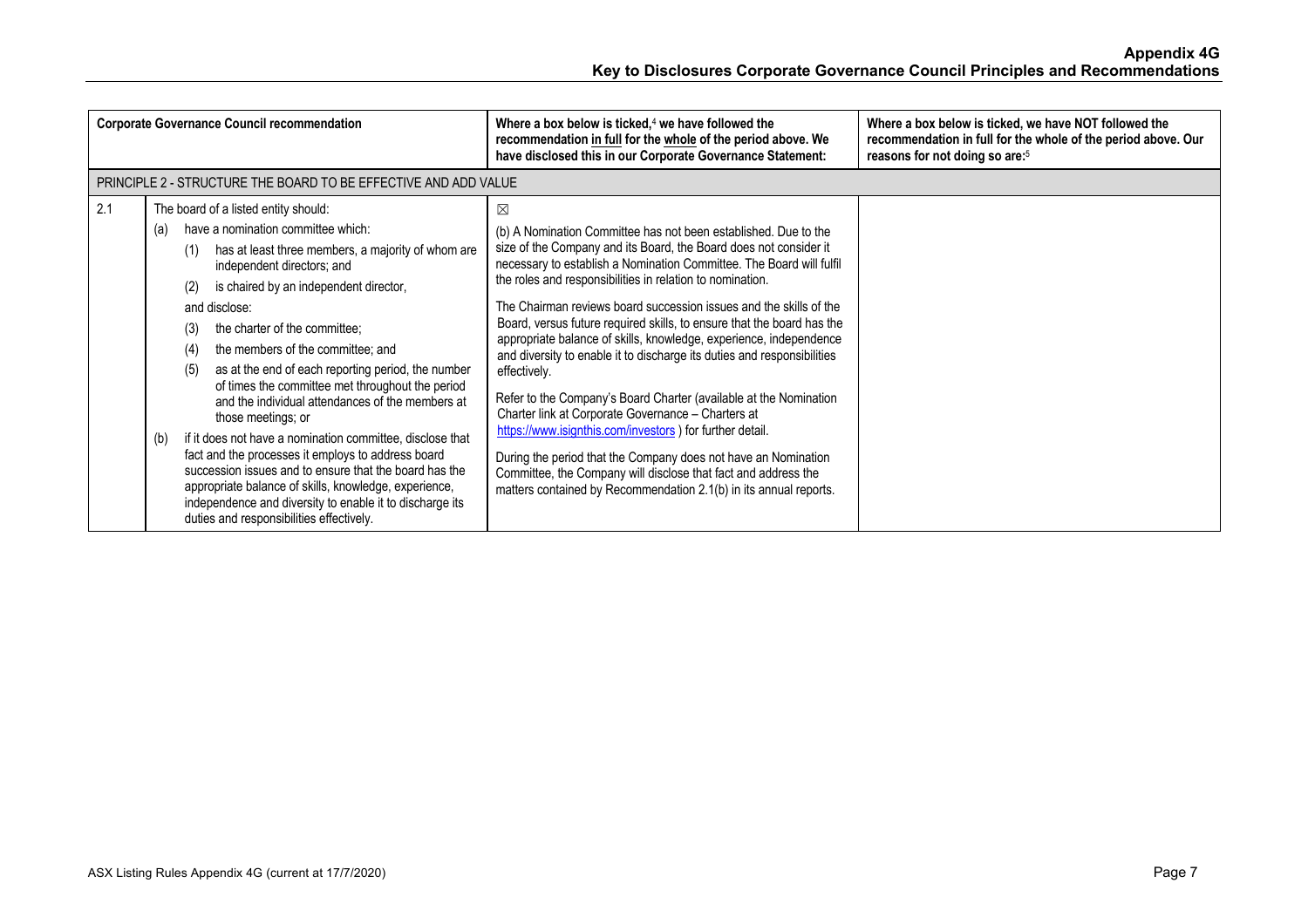| 2.2 | A listed entity should have and disclose a board skills matrix<br>setting out the mix of skills that the board currently has or is<br>looking to achieve in its membership. | $\boxtimes$<br>and we have disclosed our board skills matrix below: |                        |                                             |
|-----|-----------------------------------------------------------------------------------------------------------------------------------------------------------------------------|---------------------------------------------------------------------|------------------------|---------------------------------------------|
|     |                                                                                                                                                                             | Requirement                                                         | Directors Expertise    | Snr Executive<br>Expertise                  |
|     |                                                                                                                                                                             | ASX Rules (> 2 years)                                               | TH, SM, BEW, JK        | JK                                          |
|     |                                                                                                                                                                             | Corporate Governance                                                | TH, SM, BEW, TT,<br>JK | EW                                          |
|     |                                                                                                                                                                             | CEO Experience                                                      | TH, TT, JK, BEW        | JK                                          |
|     |                                                                                                                                                                             | Industry/Sector Experience TT, BEW, JK                              |                        | JC, MA, MA, SW,<br>EW                       |
|     |                                                                                                                                                                             | Independence                                                        | TH, SM, BEW, TT        | JC, MA, SW, EW                              |
|     |                                                                                                                                                                             | Residency (in AU)                                                   | TH, SM, BEW            | JC, MA, SW, EW                              |
|     |                                                                                                                                                                             | Accounting / Economics/<br><b>Financial Literacy</b>                | JK, SM, BEW, TT,<br>TH | JC, EW                                      |
|     |                                                                                                                                                                             | AntiMoney Laundering                                                | BEW, TT, JK            | $\mathsf{J}\mathsf{C}$                      |
|     |                                                                                                                                                                             | Information Technology                                              | JK, SM, TH             | MA, AK, SW                                  |
|     |                                                                                                                                                                             | CyberSecurity                                                       | JK                     | MA, AK, SW                                  |
|     |                                                                                                                                                                             | Compliance / Regulatory                                             | JK, BEW                | JC, EW                                      |
|     |                                                                                                                                                                             | Legal / Privacy                                                     | JK, SM                 | Inhouse counsel<br>plus external<br>counsel |
|     |                                                                                                                                                                             | <b>HR Management</b>                                                | TT, TH, JK             |                                             |
|     |                                                                                                                                                                             | <b>Banking Executive</b><br>Experience                              | TT, BEW, JK            | JC, EW                                      |
|     |                                                                                                                                                                             | Strategy Development &<br>Execution                                 | TH, JK, TT             | $\mathsf{J}\mathsf{C}$                      |
|     |                                                                                                                                                                             | Risk Evaluation and<br>Mitigation                                   | TT, BEW, JK            | ${\sf JC}$                                  |
|     |                                                                                                                                                                             | Marketing / Sales                                                   | TH, JK                 | AK                                          |
|     |                                                                                                                                                                             | Capital Raising & Markets                                           | JK, BEW, TH            | EW                                          |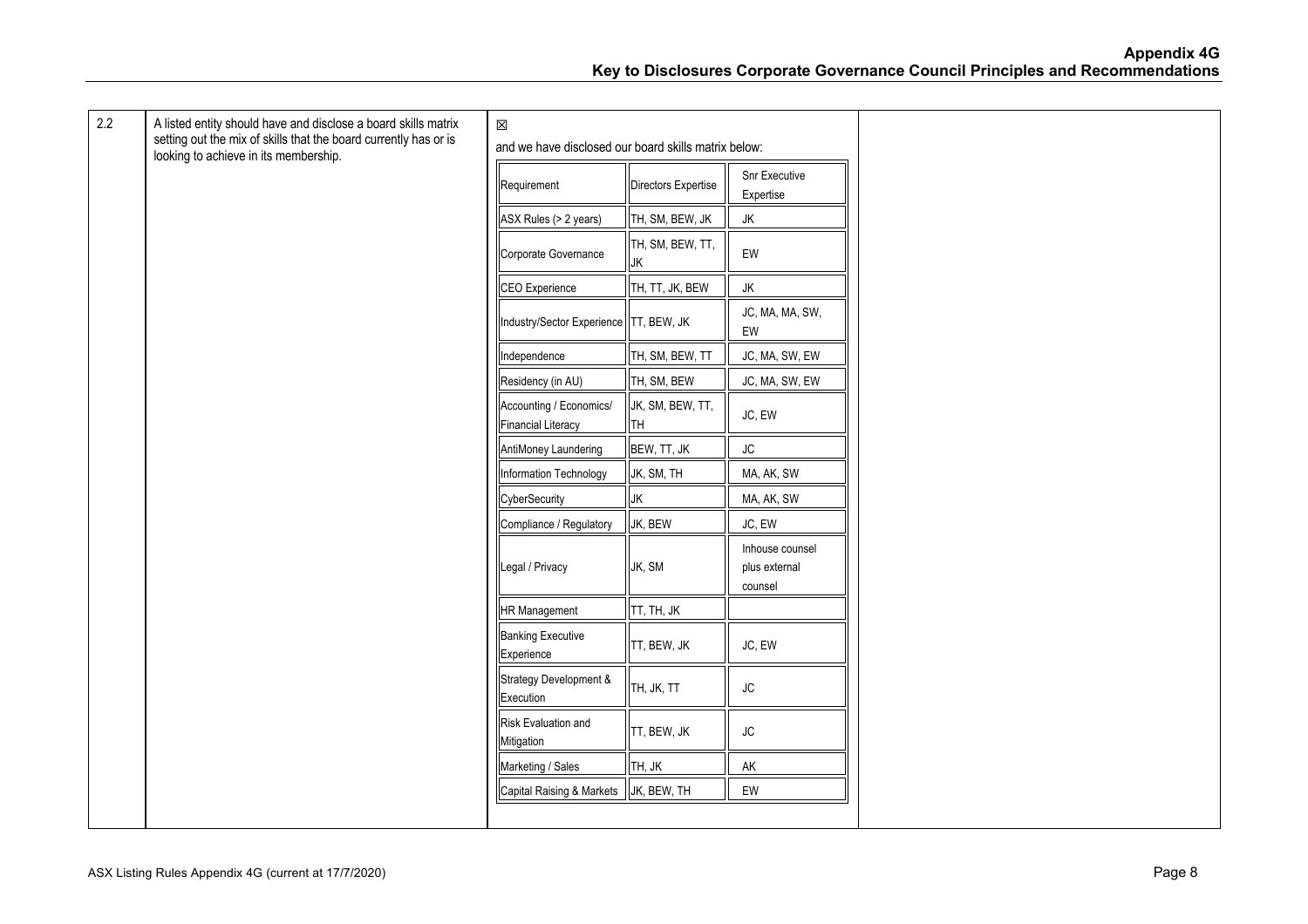| <b>Corporate Governance Council recommendation</b> | Where a box below is ticked, $4$ we have followed the<br>recommendation in full for the whole of the period above. We<br>have disclosed this in our Corporate Governance Statement:                                                                                                                             | Where a box below is ticked, we have NOT followed the<br>recommendation in full for the whole of the period above. Our<br>reasons for not doing so are: <sup>5</sup> |
|----------------------------------------------------|-----------------------------------------------------------------------------------------------------------------------------------------------------------------------------------------------------------------------------------------------------------------------------------------------------------------|----------------------------------------------------------------------------------------------------------------------------------------------------------------------|
|                                                    | Key :<br><b>Directors</b><br>$TH = Timothy J Hart$ ,<br>TT = Christakis Taoushanis<br><b>SM=Scott W Minehane</b><br>BEW = Barnaby Egerton Warburton<br>JK= Nickolas John Karantzis<br><b>Senior Executives</b><br>EW = Elizabeth Warrell<br>MA = Michael Andrews<br>SW = Stephen Watson<br>JC = James L Cameron |                                                                                                                                                                      |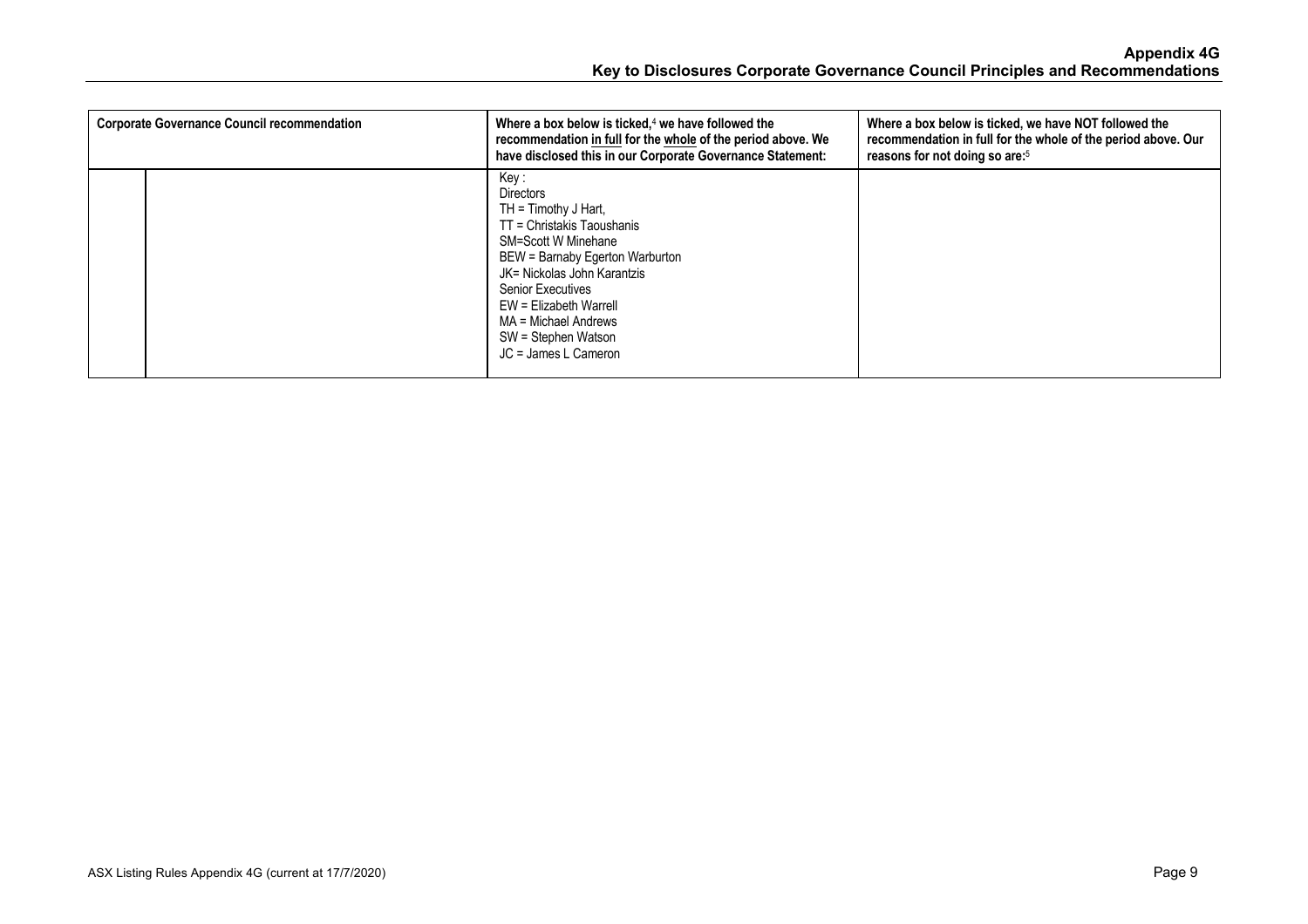|     | <b>Corporate Governance Council recommendation</b>                                                                                                                                                                                                                                                                                                                                                                                                                                                                                        | Where a box below is ticked, $4$ we have followed the<br>recommendation in full for the whole of the period above. We<br>have disclosed this in our Corporate Governance Statement:                                                                                                                                                                                                                                                                                                                                                                                                                                                                                                                                                                                                                                                                                                                                                                                                                                                                                                                                                                                                                                                                                                                                                 | Where a box below is ticked, we have NOT followed the<br>recommendation in full for the whole of the period above. Our<br>reasons for not doing so are: <sup>5</sup> |
|-----|-------------------------------------------------------------------------------------------------------------------------------------------------------------------------------------------------------------------------------------------------------------------------------------------------------------------------------------------------------------------------------------------------------------------------------------------------------------------------------------------------------------------------------------------|-------------------------------------------------------------------------------------------------------------------------------------------------------------------------------------------------------------------------------------------------------------------------------------------------------------------------------------------------------------------------------------------------------------------------------------------------------------------------------------------------------------------------------------------------------------------------------------------------------------------------------------------------------------------------------------------------------------------------------------------------------------------------------------------------------------------------------------------------------------------------------------------------------------------------------------------------------------------------------------------------------------------------------------------------------------------------------------------------------------------------------------------------------------------------------------------------------------------------------------------------------------------------------------------------------------------------------------|----------------------------------------------------------------------------------------------------------------------------------------------------------------------|
| 2.3 | A listed entity should disclose:<br>the names of the directors considered by the board to be<br>(a)<br>independent directors;<br>if a director has an interest, position, affiliation or<br>(b)<br>relationship of the type described in Box 2.3 but the board<br>is of the opinion that it does not compromise the<br>independence of the director, the nature of the interest,<br>position or relationship in question and an explanation of<br>why the board is of that opinion; and<br>the length of service of each director.<br>(c) | X<br>(a)<br>The Board consists of five Directors, four of which (being Timothy<br>Hart, Scott Minehane, Barnaby Egerton-Warburton and Christakis<br>Taoushanis) are independent non-executive directors.<br>(b)<br>The Board considers each independent non-executive director to be<br>independent having regard to the indicia in Box 2.3 in the ASX<br>Recommendations. The Board considers that Timothy Hart, Scott<br>Minehane, Barnaby Egerton-Warburton and Christakis Taoushanis<br>are otherwise free from any business or other relationship that could<br>materially interfere with, or reasonably be perceived to interfere with,<br>the independent exercise of their judgement, and that each of these<br>Directors is able to fulfil the role of independent Director for the<br>purposes of the ASX Recommendations.<br>The other Director, Nickolas John Karantzis is currently considered by<br>the Board to not be independent on the basis that he is also engaged<br>in an executive management role.<br>(c)<br>The length of service of each director is set out below:<br>Nickolas John Karantzis - 6 years and 3 months<br>Timothy Hart $-6$ years and 3 months<br>Scott Minehane - 6 years and 3 months<br>Barnaby Egerton-Warburton - 6 years and 3 months<br>Christakis Taoushanis - 2 year and 7 months |                                                                                                                                                                      |
| 2.4 | A majority of the board of a listed entity should be independent<br>directors.                                                                                                                                                                                                                                                                                                                                                                                                                                                            | 区<br>As noted above in Recommendation 2.3, the Board is composed of a<br>majority of independent directors.                                                                                                                                                                                                                                                                                                                                                                                                                                                                                                                                                                                                                                                                                                                                                                                                                                                                                                                                                                                                                                                                                                                                                                                                                         |                                                                                                                                                                      |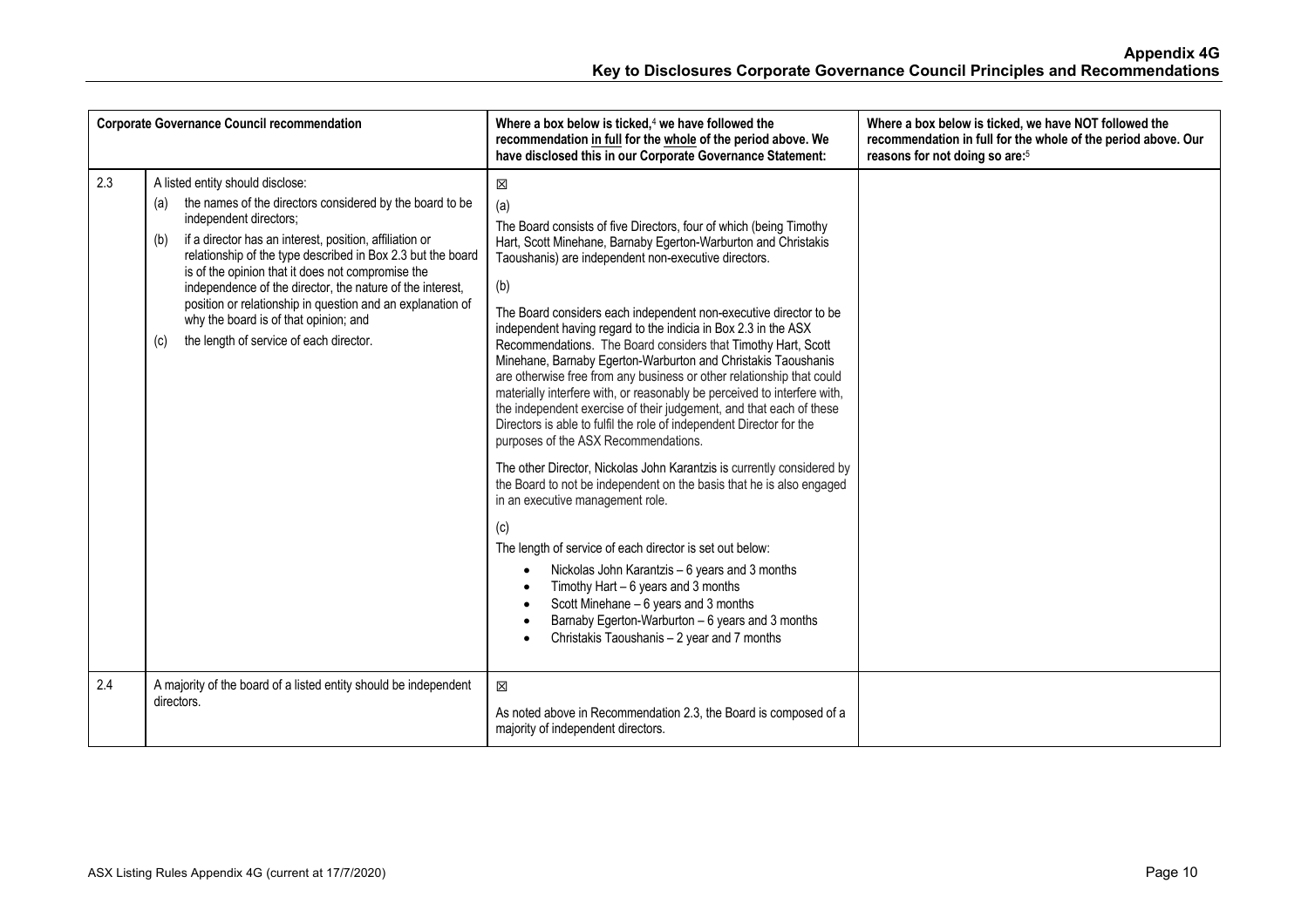|     | <b>Corporate Governance Council recommendation</b>                                                                                                                                                                                                                                            | Where a box below is ticked, <sup>4</sup> we have followed the<br>recommendation in full for the whole of the period above. We<br>have disclosed this in our Corporate Governance Statement:                                                                           | Where a box below is ticked, we have NOT followed the<br>recommendation in full for the whole of the period above. Our<br>reasons for not doing so are: <sup>5</sup> |
|-----|-----------------------------------------------------------------------------------------------------------------------------------------------------------------------------------------------------------------------------------------------------------------------------------------------|------------------------------------------------------------------------------------------------------------------------------------------------------------------------------------------------------------------------------------------------------------------------|----------------------------------------------------------------------------------------------------------------------------------------------------------------------|
| 2.5 | The chair of the board of a listed entity should be an<br>independent director and, in particular, should not be the same<br>person as the CEO of the entity.                                                                                                                                 | X<br>The Chairman, Timothy Hart is an independent director. The Board<br>believes that Mr Hart is a most appropriate person for the position of<br>Chairman because of his expertise and his in-depth knowledge of the<br>Company and his broad commercial experience. |                                                                                                                                                                      |
|     |                                                                                                                                                                                                                                                                                               | The roles of Chairman and Chief Executive Officer are exercised by<br>different individuals, being Timothy Hart and Nickolas John Karantzis<br>respectively.                                                                                                           |                                                                                                                                                                      |
| 2.6 | A listed entity should have a program for inducting new<br>directors and for periodically reviewing whether there is a need<br>for existing directors to undertake professional development to<br>maintain the skills and knowledge needed to perform their role<br>as directors effectively. | $\boxtimes$<br>The entity has a program for inducting new directors and supports<br>current directors to provide appropriate professional development<br>opportunities.                                                                                                |                                                                                                                                                                      |
|     | PRINCIPLE 3 - INSTIL A CULTURE OF ACTING LAWFULLY, ETHICALLY AND RESPONSIBLY                                                                                                                                                                                                                  |                                                                                                                                                                                                                                                                        |                                                                                                                                                                      |
| 3.1 | A listed entity should articulate and disclose its values.                                                                                                                                                                                                                                    |                                                                                                                                                                                                                                                                        | set out in our Corporate Governance Statement<br>$\boxtimes$<br>Due to the relatively small size of the Company, it has yet to<br>formally articulate its values.    |
| 3.2 | A listed entity should:<br>have and disclose a code of conduct for its directors,<br>(a)<br>senior executives and employees; and<br>ensure that the board or a committee of the board is<br>(b)<br>informed of any material breaches of that code.                                            | X<br>and we have disclosed our code of conduct at:<br>https://www.isignthis.com/investors)                                                                                                                                                                             |                                                                                                                                                                      |
| 3.3 | A listed entity should:<br>have and disclose a whistleblower policy; and<br>(a)<br>ensure that the board or a committee of the board is<br>(b)<br>informed of any material incidents reported under that<br>policy.                                                                           | X<br>and we have disclosed our whistleblower policy at:<br>https://www.isignthis.com/investors                                                                                                                                                                         |                                                                                                                                                                      |
| 3.4 | A listed entity should:<br>have and disclose an anti-bribery and corruption policy;<br>(a)<br>and<br>ensure that the board or committee of the board is<br>(b)<br>informed of any material breaches of that policy.                                                                           | 区<br>and we have disclosed our anti-bribery and corruption policy at:<br>https://www.isignthis.com/investors)                                                                                                                                                          |                                                                                                                                                                      |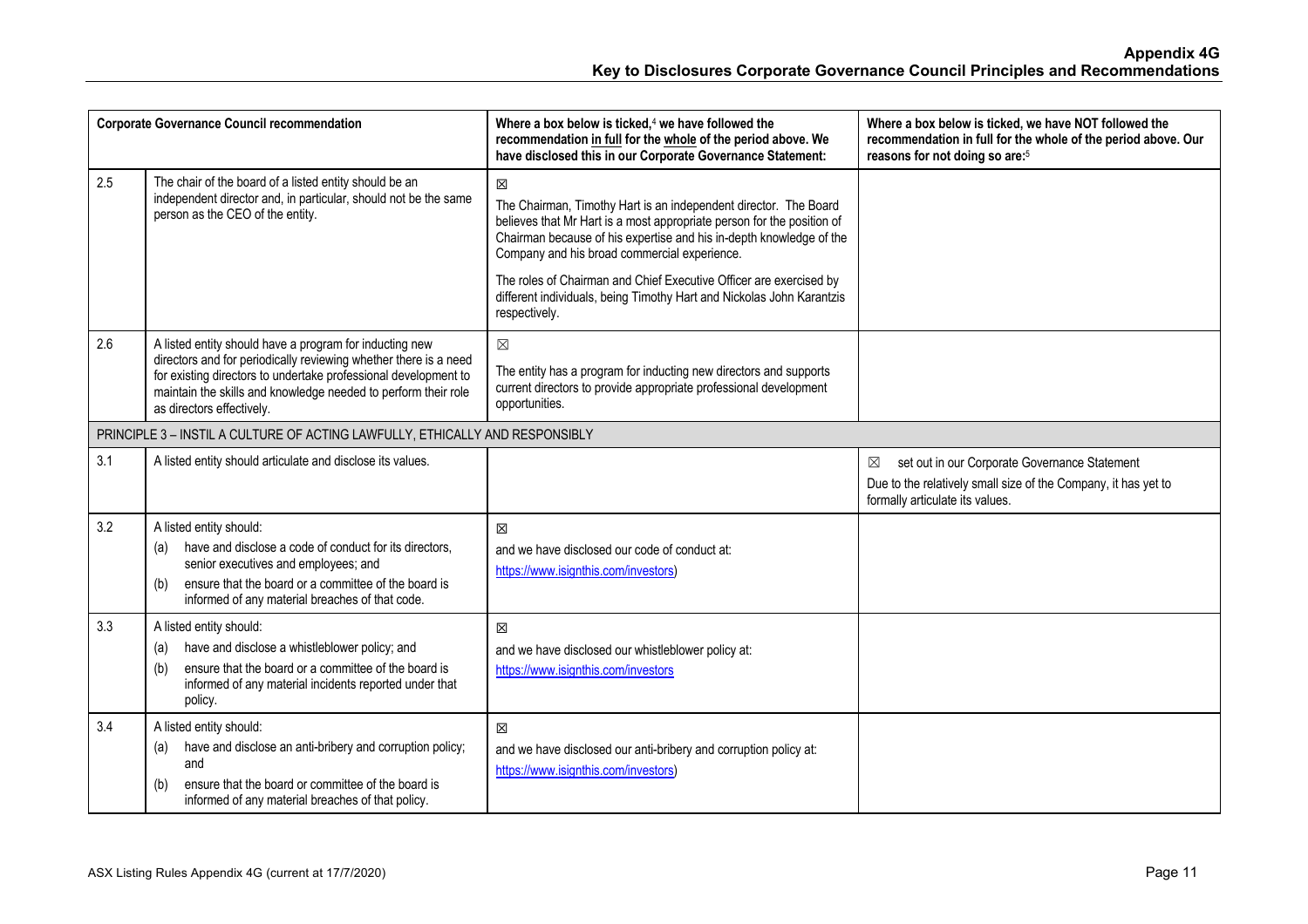|     | <b>Corporate Governance Council recommendation</b>                                                                                                                                                                                                                                                                                                                                                                                                                                                                                                                                                                                                                                                                                                                                                                                                                                                                                                                                                  | Where a box below is ticked, $4$ we have followed the<br>recommendation in full for the whole of the period above. We<br>have disclosed this in our Corporate Governance Statement:                                                                                                                                                                                                                                                                                                                                                                                                                                                                          | Where a box below is ticked, we have NOT followed the<br>recommendation in full for the whole of the period above. Our<br>reasons for not doing so are: <sup>5</sup> |
|-----|-----------------------------------------------------------------------------------------------------------------------------------------------------------------------------------------------------------------------------------------------------------------------------------------------------------------------------------------------------------------------------------------------------------------------------------------------------------------------------------------------------------------------------------------------------------------------------------------------------------------------------------------------------------------------------------------------------------------------------------------------------------------------------------------------------------------------------------------------------------------------------------------------------------------------------------------------------------------------------------------------------|--------------------------------------------------------------------------------------------------------------------------------------------------------------------------------------------------------------------------------------------------------------------------------------------------------------------------------------------------------------------------------------------------------------------------------------------------------------------------------------------------------------------------------------------------------------------------------------------------------------------------------------------------------------|----------------------------------------------------------------------------------------------------------------------------------------------------------------------|
|     | PRINCIPLE 4 - SAFEGUARD THE INTEGRITY OF CORPORATE REPORTS                                                                                                                                                                                                                                                                                                                                                                                                                                                                                                                                                                                                                                                                                                                                                                                                                                                                                                                                          |                                                                                                                                                                                                                                                                                                                                                                                                                                                                                                                                                                                                                                                              |                                                                                                                                                                      |
| 4.1 | The board of a listed entity should:<br>have an audit committee which:<br>(a)<br>has at least three members, all of whom are non-<br>(1)<br>executive directors and a majority of whom are<br>independent directors; and<br>is chaired by an independent director, who is not<br>(2)<br>the chair of the board.<br>and disclose:<br>the charter of the committee;<br>(3)<br>the relevant qualifications and experience of the<br>(4)<br>members of the committee; and<br>in relation to each reporting period, the number of<br>(5)<br>times the committee met throughout the period and<br>the individual attendances of the members at those<br>meetings; or<br>if it does not have an audit committee, disclose that fact<br>(b)<br>and the processes it employs that independently verify<br>and safeguard the integrity of its corporate reporting,<br>including the processes for the appointment and removal<br>of the external auditor and the rotation of the audit<br>engagement partner. | 区<br>The Company complies with 4.1 (a) and has disclosed a copy of the<br>charter of the committee at:<br>https://www.isignthis.com/investors<br>and the information referred to in paragraphs (4) and (5) below:<br>The members of the Audit Committee are Timothy Hart, Scott<br>Minehane and Barnaby Egerton-Warburton. The Audit Committee is<br>chaired by Mr Scott Minehane who is an independent Non-executive<br>Director and who is not the chair of the Board.<br>Refer to Directors Report included in the Company's 2020 Annual<br>Report for qualifications of Directors.<br>The Audit Committee has met seven times during the financial year. |                                                                                                                                                                      |
| 4.2 | The board of a listed entity should, before it approves the<br>entity's financial statements for a financial period, receive from<br>its CEO and CFO a declaration that, in their opinion, the<br>financial records of the entity have been properly maintained<br>and that the financial statements comply with the appropriate<br>accounting standards and give a true and fair view of the<br>financial position and performance of the entity and that the<br>opinion has been formed on the basis of a sound system of risk<br>management and internal control which is operating effectively.                                                                                                                                                                                                                                                                                                                                                                                                 | 冈<br>A decision by the Board to approve the Company's financial<br>statements for a financial period is subject to receipt, from its Chief<br>Executive Officer and Chief Financial Officer and Company<br>Secretary, of a declaration in accordance with section 295A of the<br>Corporations Act and ASX Recommendation 4.2.<br>Refer to the Company's Board Charter (available at the Board<br>Charter link at Corporate Governance - Charters at<br>https://www.isignthis.com/investors) for further detail.                                                                                                                                              |                                                                                                                                                                      |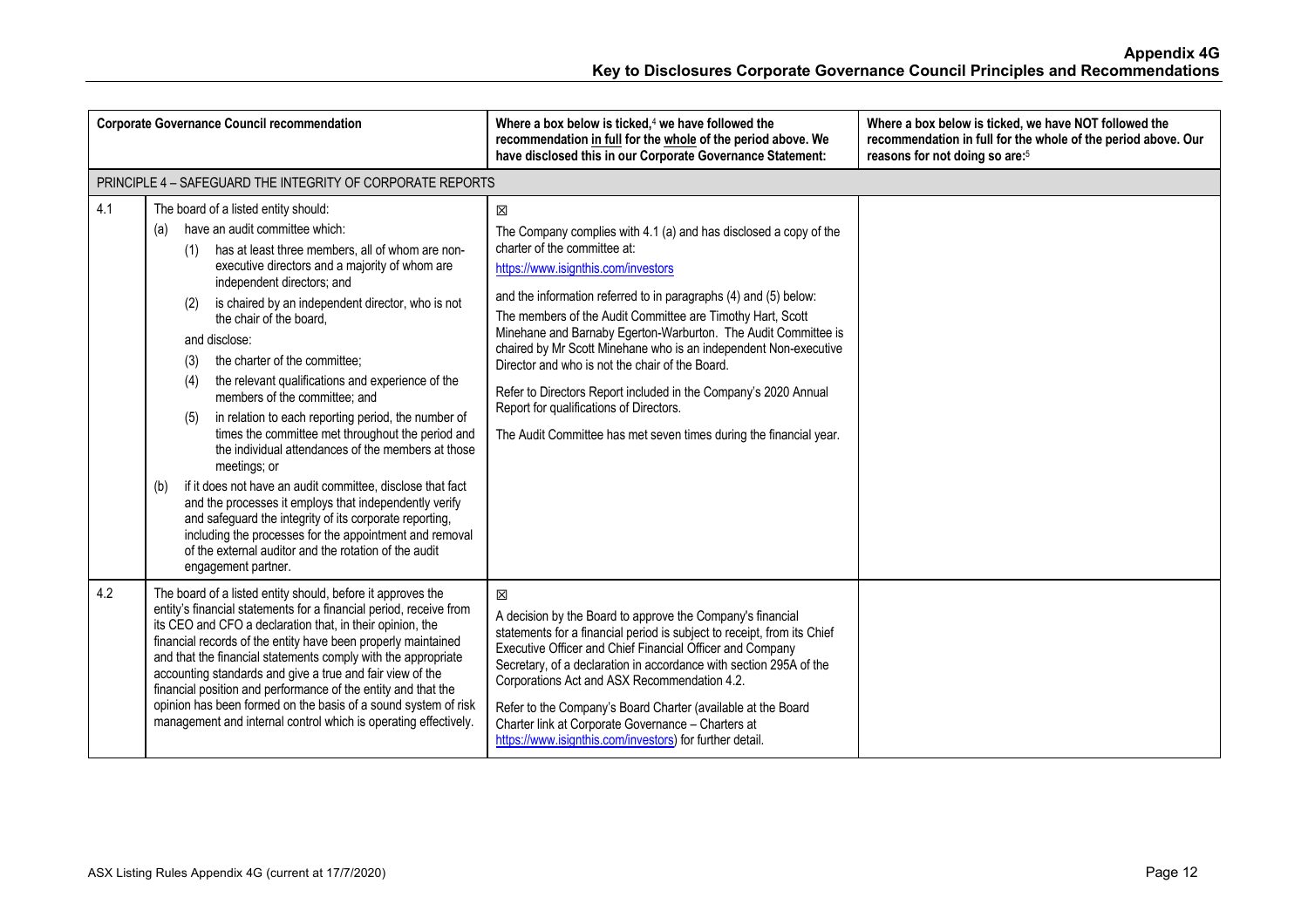| <b>Corporate Governance Council recommendation</b>   |                                                                                                                                                                                                                    | Where a box below is ticked, <sup>4</sup> we have followed the<br>recommendation in full for the whole of the period above. We<br>have disclosed this in our Corporate Governance Statement:                                                                                                                                                                                                                                                                                                                                                                                                                                                                                             | Where a box below is ticked, we have NOT followed the<br>recommendation in full for the whole of the period above. Our<br>reasons for not doing so are: <sup>5</sup>                             |
|------------------------------------------------------|--------------------------------------------------------------------------------------------------------------------------------------------------------------------------------------------------------------------|------------------------------------------------------------------------------------------------------------------------------------------------------------------------------------------------------------------------------------------------------------------------------------------------------------------------------------------------------------------------------------------------------------------------------------------------------------------------------------------------------------------------------------------------------------------------------------------------------------------------------------------------------------------------------------------|--------------------------------------------------------------------------------------------------------------------------------------------------------------------------------------------------|
| 4.3                                                  | A listed entity should disclose its process to verify the integrity<br>of any periodic corporate report it releases to the market that is<br>not audited or reviewed by an external auditor.                       |                                                                                                                                                                                                                                                                                                                                                                                                                                                                                                                                                                                                                                                                                          | $\boxtimes$<br>N/A<br>The Company doesn't disclose any periodic corporate reports,<br>other than the Half Year and Annual Report, both of which are<br>audited or reviewed by external auditors. |
|                                                      | PRINCIPLE 5 - MAKE TIMELY AND BALANCED DISCLOSURE                                                                                                                                                                  |                                                                                                                                                                                                                                                                                                                                                                                                                                                                                                                                                                                                                                                                                          |                                                                                                                                                                                                  |
| 5.1                                                  | A listed entity should have and disclose a written policy for<br>complying with its continuous disclosure obligations under<br>listing rule 3.1.                                                                   | $\boxtimes$<br>The Company has adopted a continuous disclosure policy which<br>establishes processes and procedures designed to ensure that<br>Directors and management are aware of and fulfil their obligations in<br>relation to the timely disclosure of material price-sensitive information.<br>Under the disclosure policy, the Board will be responsible for<br>managing the Company's compliance with its continuous disclosure<br>obligations.<br>For further detail refer to the Company's Continuous Disclosure<br>Policy (available at the Continuous Disclosure Policy link at Corporate<br>Governance - Policies & Procedures at<br>https://www.isignthis.com/investors). |                                                                                                                                                                                                  |
| 5.2                                                  | A listed entity should ensure that its board receives copies of all<br>material market announcements promptly after they have been<br>made.                                                                        | 冈<br>The Board receive copies of all market announcements promptly after<br>they have been disclosed.                                                                                                                                                                                                                                                                                                                                                                                                                                                                                                                                                                                    |                                                                                                                                                                                                  |
| 5.3                                                  | A listed entity that gives a new and substantive investor or<br>analyst presentation should release a copy of the presentation<br>materials on the ASX Market Announcements Platform ahead<br>of the presentation. | 冈<br>The Company releases any new and substantive investor or analyst<br>presentations to the ASX Market Announcements Platform ahead of<br>the presentation.                                                                                                                                                                                                                                                                                                                                                                                                                                                                                                                            |                                                                                                                                                                                                  |
| PRINCIPLE 6 - RESPECT THE RIGHTS OF SECURITY HOLDERS |                                                                                                                                                                                                                    |                                                                                                                                                                                                                                                                                                                                                                                                                                                                                                                                                                                                                                                                                          |                                                                                                                                                                                                  |
| 6.1                                                  | A listed entity should provide information about itself and its<br>governance to investors via its website.                                                                                                        | $\boxtimes$<br>and we have disclosed information about us and our governance on<br>our website at:<br>https://www.isignthis.com/investors                                                                                                                                                                                                                                                                                                                                                                                                                                                                                                                                                |                                                                                                                                                                                                  |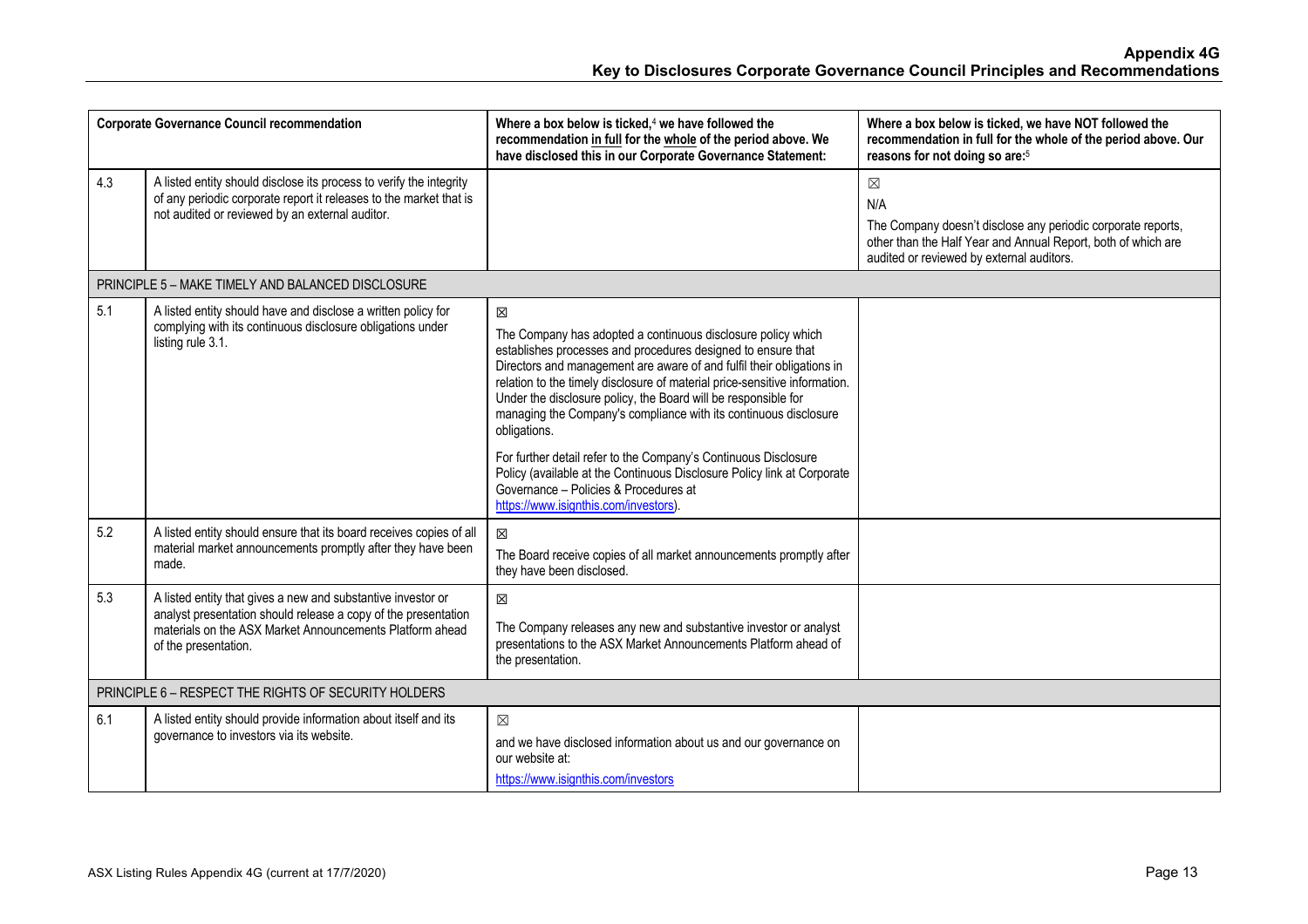| <b>Corporate Governance Council recommendation</b> |                                                                                                                                                                                | Where a box below is ticked. <sup>4</sup> we have followed the<br>recommendation in full for the whole of the period above. We<br>have disclosed this in our Corporate Governance Statement:                                                                                                                                 | Where a box below is ticked, we have NOT followed the<br>recommendation in full for the whole of the period above. Our<br>reasons for not doing so are: <sup>5</sup> |
|----------------------------------------------------|--------------------------------------------------------------------------------------------------------------------------------------------------------------------------------|------------------------------------------------------------------------------------------------------------------------------------------------------------------------------------------------------------------------------------------------------------------------------------------------------------------------------|----------------------------------------------------------------------------------------------------------------------------------------------------------------------|
| 6.2                                                | A listed entity should have an investor relations program that<br>facilitates effective two-way communication with investors.                                                  | $\boxtimes$<br>For further detail refer to the Company's Shareholder<br>Communications Policy (available at the Shareholder<br>Communications Policy link at Corporate Governance - Policies &<br>Procedures at https://www.isignthis.com/investors)                                                                         |                                                                                                                                                                      |
| 6.3                                                | A listed entity should disclose how it facilitates and encourages<br>participation at meetings of security holders.                                                            | 冈<br>and we have disclosed how we facilitate and encourage participation<br>at meetings of security holders within the Company's Shareholder<br>Communications Policy (available at the Shareholder<br>Communications Policy link at Corporate Governance - Policies &<br>Procedures at https://www.isignthis.com/investors) |                                                                                                                                                                      |
| 6.4                                                | A listed entity should ensure that all substantive resolutions at a<br>meeting of security holders are decided by a poll rather than by<br>a show of hands.                    | 冈<br>All substantive resolutions at a meeting of security holders of the<br>Company are decided by a poll.                                                                                                                                                                                                                   |                                                                                                                                                                      |
| 6.5                                                | A listed entity should give security holders the option to receive<br>communications from, and send communications to, the entity<br>and its security registry electronically. | 冈<br>For further detail refer to the Company's Shareholder<br>Communications Policy (available at the Shareholder<br>Communications Policy link at Corporate Governance - Policies &<br>Procedures at https://www.isignthis.com/investors)                                                                                   |                                                                                                                                                                      |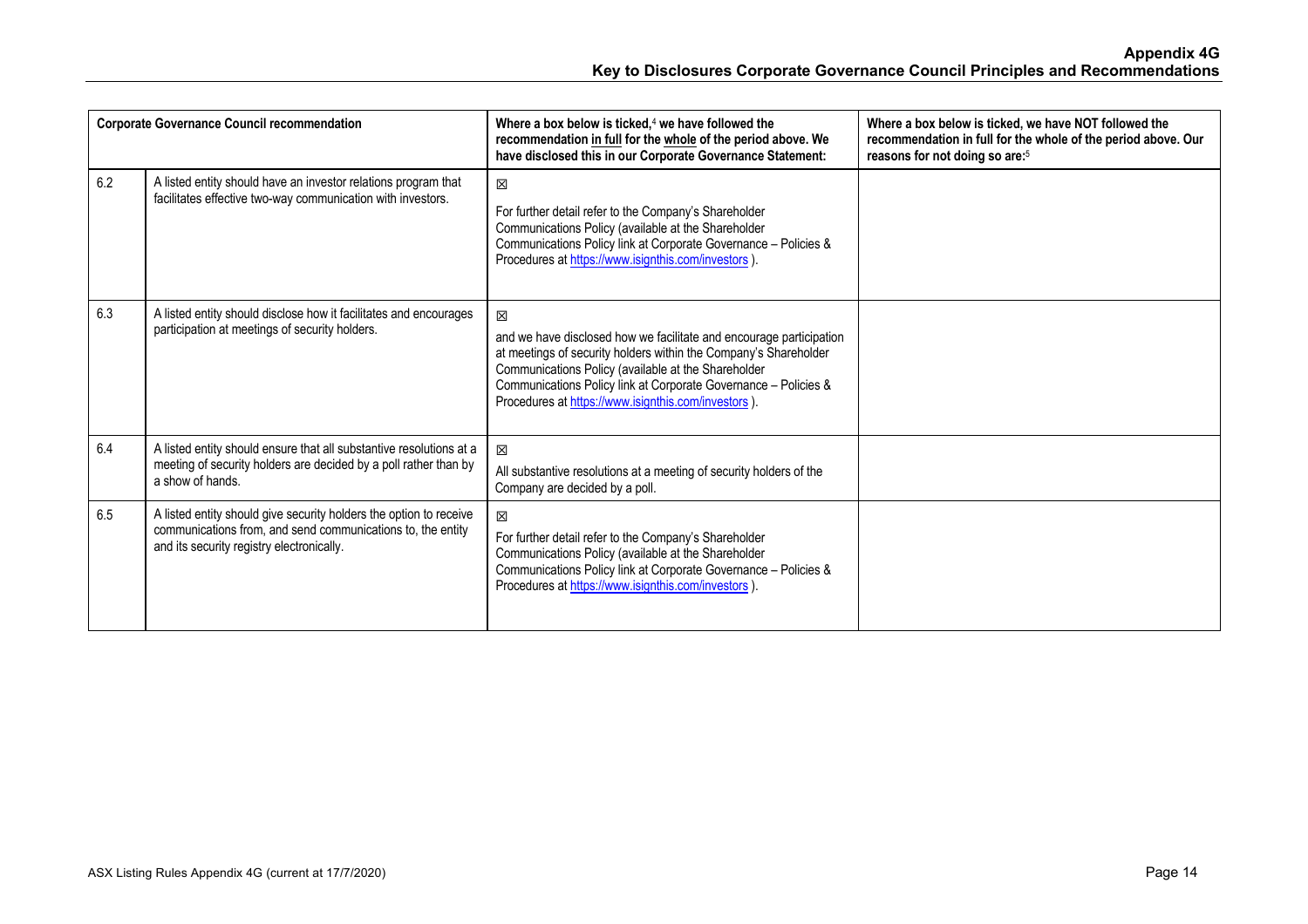| <b>Corporate Governance Council recommendation</b> |                                                                                                                                                                                                                                                                                                                                                                                                                                                                                                                                                                                                                                                                                                                                                                   | Where a box below is ticked, $4$ we have followed the<br>recommendation in full for the whole of the period above. We<br>have disclosed this in our Corporate Governance Statement:                                                                                                                                                                                                                                                                                                                                                                                                                                                                                                                                                                                       | Where a box below is ticked, we have NOT followed the<br>recommendation in full for the whole of the period above. Our<br>reasons for not doing so are: <sup>5</sup> |
|----------------------------------------------------|-------------------------------------------------------------------------------------------------------------------------------------------------------------------------------------------------------------------------------------------------------------------------------------------------------------------------------------------------------------------------------------------------------------------------------------------------------------------------------------------------------------------------------------------------------------------------------------------------------------------------------------------------------------------------------------------------------------------------------------------------------------------|---------------------------------------------------------------------------------------------------------------------------------------------------------------------------------------------------------------------------------------------------------------------------------------------------------------------------------------------------------------------------------------------------------------------------------------------------------------------------------------------------------------------------------------------------------------------------------------------------------------------------------------------------------------------------------------------------------------------------------------------------------------------------|----------------------------------------------------------------------------------------------------------------------------------------------------------------------|
|                                                    | <b>PRINCIPLE 7 - RECOGNISE AND MANAGE RISK</b>                                                                                                                                                                                                                                                                                                                                                                                                                                                                                                                                                                                                                                                                                                                    |                                                                                                                                                                                                                                                                                                                                                                                                                                                                                                                                                                                                                                                                                                                                                                           |                                                                                                                                                                      |
| 7.1                                                | The board of a listed entity should:<br>have a committee or committees to oversee risk, each of<br>(a)<br>which:<br>has at least three members, a majority of whom are<br>(1)<br>independent directors; and<br>is chaired by an independent director,<br>(2)<br>and disclose:<br>the charter of the committee:<br>(3)<br>the members of the committee; and<br>(4)<br>as at the end of each reporting period, the number<br>(5)<br>of times the committee met throughout the period<br>and the individual attendances of the members at<br>those meetings; or<br>if it does not have a risk committee or committees that<br>(b)<br>satisfy (a) above, disclose that fact and the processes it<br>employs for overseeing the entity's risk management<br>framework. | 区<br>The Company complies with 7.1 (a) and has disclosed a copy of the<br>charter of the committee at:<br>https://www.isignthis.com/investors (see the Risk Committee Charter<br>link at Corporate Governance - Charters)<br>and the information referred to in paragraphs (4) and (5) below:<br>The members of the risk committee are Christakis Taoushanis,<br>Timothy Hart, Barnaby Egerton-Warburton and Nickolas Karantzis.<br>The risk committee is chaired by Mr Christakis Taoushanis who is an<br>independent Non-executive Director and who is not the chair of the<br>Board.<br>Refer to Directors Report included in the Company's 2020 Annual<br>Report for qualifications of Directors.<br>The risk Committee has met four times during the financial year. |                                                                                                                                                                      |
| 7.2                                                | The board or a committee of the board should:<br>review the entity's risk management framework at least<br>(a)<br>annually to satisfy itself that it continues to be sound and<br>that the entity is operating with due regard to the risk<br>appetite set by the board; and<br>disclose, in relation to each reporting period, whether<br>(b)<br>such a review has taken place.                                                                                                                                                                                                                                                                                                                                                                                  | 冈<br>The Company annually reviews its risk management framework to<br>establish an effective and efficient system for:<br>(i) identifying, assessing, monitoring and managing risk; and<br>(ii) disclosing any material change to the Group's risk profile.<br>A review of the risk management framework was undertaken in 2020.                                                                                                                                                                                                                                                                                                                                                                                                                                          |                                                                                                                                                                      |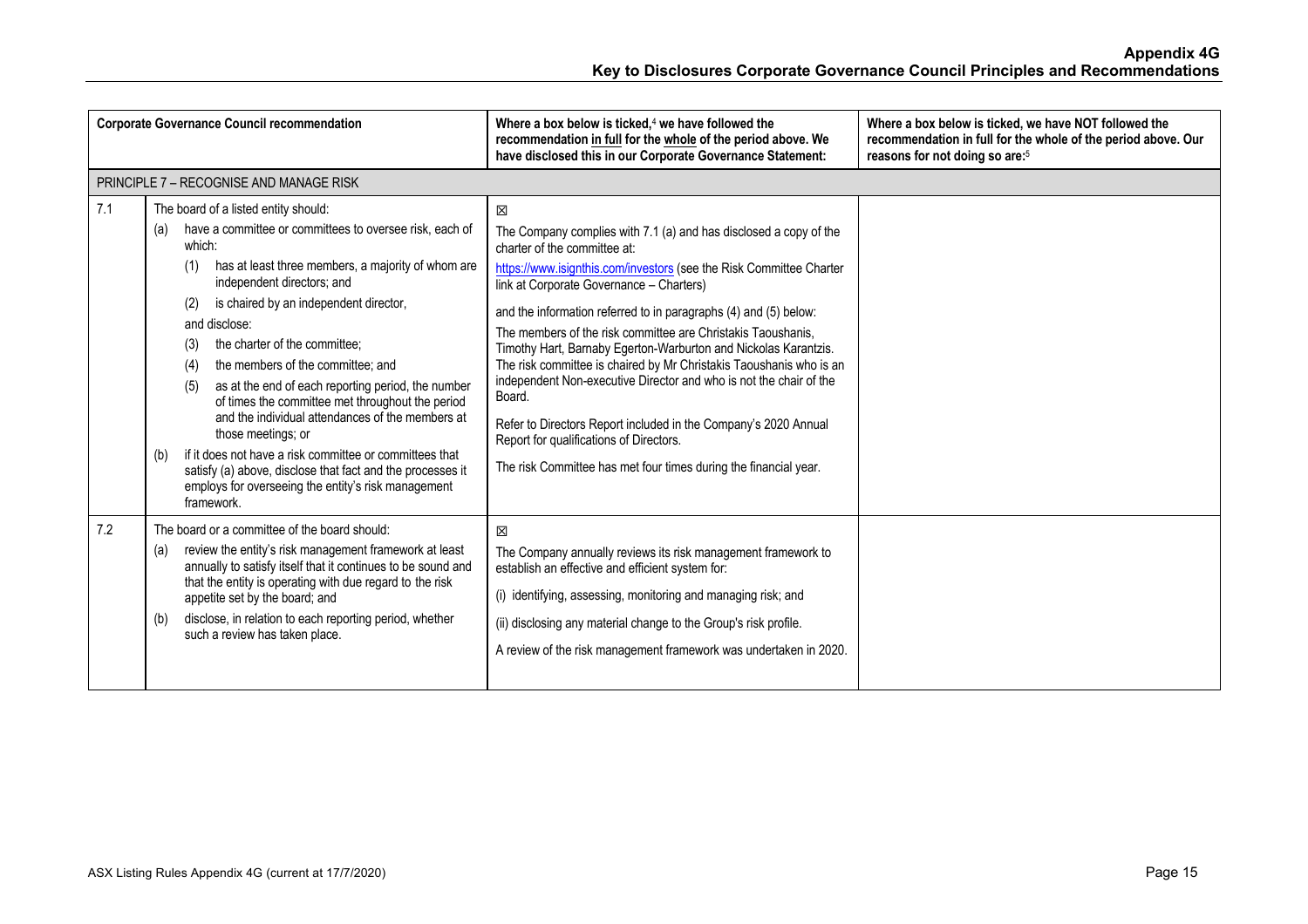| <b>Corporate Governance Council recommendation</b> |                                                                                                                                                                                                                                                                                                                                                                                          | Where a box below is ticked, <sup>4</sup> we have followed the<br>recommendation in full for the whole of the period above. We<br>have disclosed this in our Corporate Governance Statement:                                                                                                                                                                                                                                                                                                          | Where a box below is ticked, we have NOT followed the<br>recommendation in full for the whole of the period above. Our<br>reasons for not doing so are: <sup>5</sup> |
|----------------------------------------------------|------------------------------------------------------------------------------------------------------------------------------------------------------------------------------------------------------------------------------------------------------------------------------------------------------------------------------------------------------------------------------------------|-------------------------------------------------------------------------------------------------------------------------------------------------------------------------------------------------------------------------------------------------------------------------------------------------------------------------------------------------------------------------------------------------------------------------------------------------------------------------------------------------------|----------------------------------------------------------------------------------------------------------------------------------------------------------------------|
| 7.3                                                | A listed entity should disclose:<br>if it has an internal audit function, how the function is<br>(a)<br>structured and what role it performs; or<br>if it does not have an internal audit function, that fact and<br>(b)<br>the processes it employs for evaluating and continually<br>improving the effectiveness of its governance, risk<br>management and internal control processes. | X<br>The Company complies with 7.3 (a).<br>The Company has appointed several independent auditors as the<br>internal auditors of the Company including:<br>The internal auditors who audit compliance with<br>regulatory policy and procedures including prudential<br>regulations and policies such as governance, risk,<br>security, whistleblowing, anti-bribary and anti corruption;<br>and<br>Separate external auditors to audit internal compliance<br>with PCIDSS, ISO27001 and APRAs CPS234. |                                                                                                                                                                      |
| 7.4                                                | A listed entity should disclose whether it has any material<br>exposure to environmental or social risks and, if it does, how it<br>manages or intends to manage those risks.                                                                                                                                                                                                            | 冈<br>and we have disclosed whether we have any material exposure to<br>environmental and social risks within the Company's Annual Report.<br>Refer to Directors Report included in the Company's 2020 Annual<br>Report for material risks to the Company and how those risks are<br>managed.                                                                                                                                                                                                          |                                                                                                                                                                      |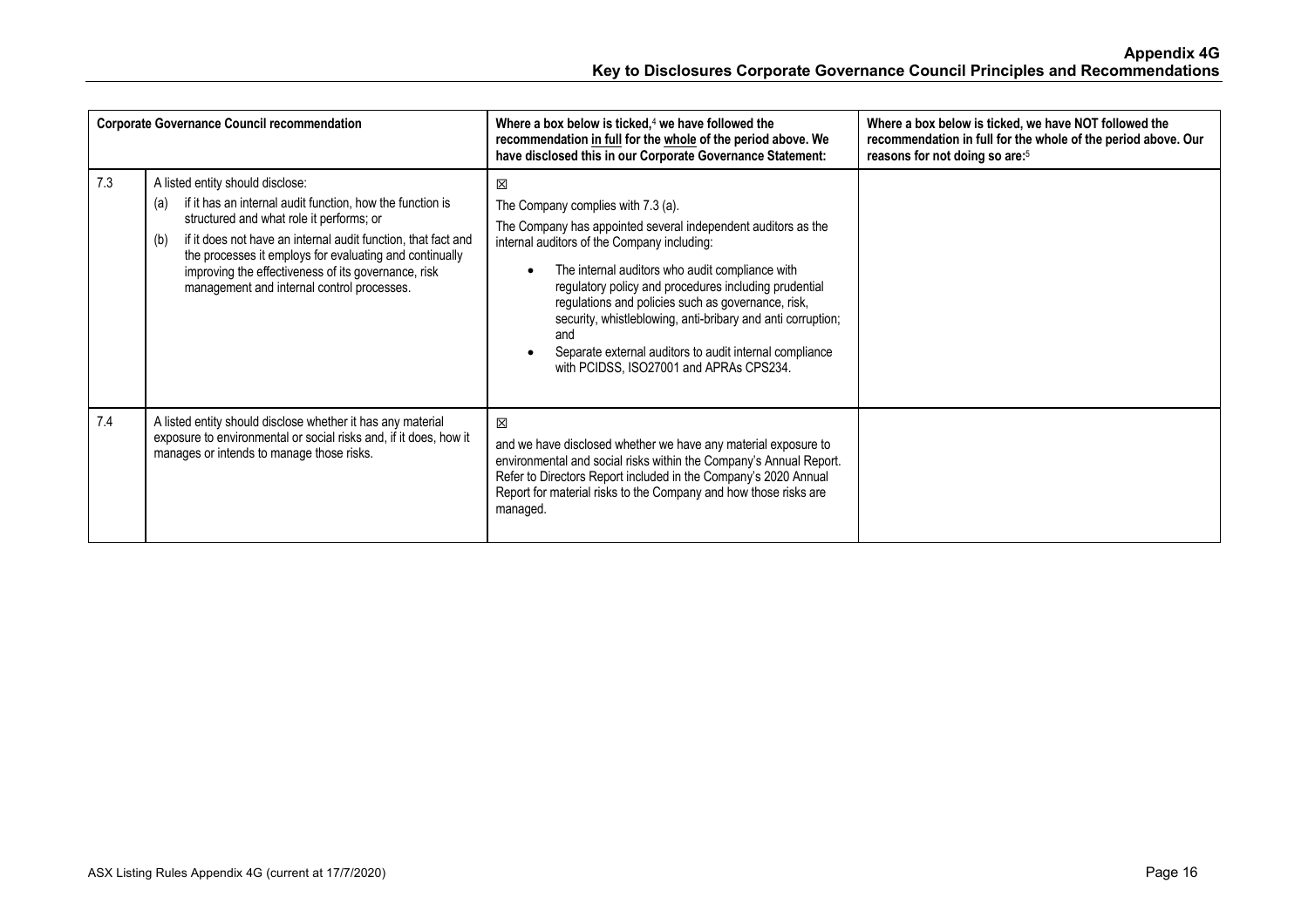| <b>Corporate Governance Council recommendation</b> |                                                                                                                                                                                                                                                                                                                                                                                                                                                                                                                                                                                                                                                                                                                                                                                                                     | Where a box below is ticked, $4$ we have followed the<br>recommendation in full for the whole of the period above. We<br>have disclosed this in our Corporate Governance Statement:                                                                                                                                                                                                                                                                                                                                                                                                                     | Where a box below is ticked, we have NOT followed the<br>recommendation in full for the whole of the period above. Our<br>reasons for not doing so are: <sup>5</sup> |
|----------------------------------------------------|---------------------------------------------------------------------------------------------------------------------------------------------------------------------------------------------------------------------------------------------------------------------------------------------------------------------------------------------------------------------------------------------------------------------------------------------------------------------------------------------------------------------------------------------------------------------------------------------------------------------------------------------------------------------------------------------------------------------------------------------------------------------------------------------------------------------|---------------------------------------------------------------------------------------------------------------------------------------------------------------------------------------------------------------------------------------------------------------------------------------------------------------------------------------------------------------------------------------------------------------------------------------------------------------------------------------------------------------------------------------------------------------------------------------------------------|----------------------------------------------------------------------------------------------------------------------------------------------------------------------|
|                                                    | PRINCIPLE 8 - REMUNERATE FAIRLY AND RESPONSIBLY                                                                                                                                                                                                                                                                                                                                                                                                                                                                                                                                                                                                                                                                                                                                                                     |                                                                                                                                                                                                                                                                                                                                                                                                                                                                                                                                                                                                         |                                                                                                                                                                      |
| 8.1                                                | The board of a listed entity should:<br>have a remuneration committee which:<br>(a)<br>has at least three members, a majority of whom are<br>(1)<br>independent directors; and<br>is chaired by an independent director,<br>(2)<br>and disclose:<br>the charter of the committee:<br>(3)<br>the members of the committee; and<br>(4)<br>as at the end of each reporting period, the number<br>(5)<br>of times the committee met throughout the period<br>and the individual attendances of the members at<br>those meetings; or<br>if it does not have a remuneration committee, disclose<br>(b)<br>that fact and the processes it employs for setting the level<br>and composition of remuneration for directors and senior<br>executives and ensuring that such remuneration is<br>appropriate and not excessive. | 区<br>The Company complies with 8.1 (a) and has disclosed a copy of the<br>charter of the committee at:<br>https://www.isignthis.com/investors (via Remuneration Committee<br>Charter link at Corporate Governance - Charters)<br>and the information referred to in paragraphs (4) and (5) below:<br>The members of the Remuneration Committee are Timothy Hart,<br>Scott Minehane and Barnaby Egerton-Warburton. The Remuneration<br>Committee is chaired by Mr Tim Hart who is an independent Non-<br>executive Director.<br>The remuneration committee met seven times during the financial<br>year. |                                                                                                                                                                      |
| 8.2                                                | A listed entity should separately disclose its policies and<br>practices regarding the remuneration of non-executive directors<br>and the remuneration of executive directors and other senior<br>executives.                                                                                                                                                                                                                                                                                                                                                                                                                                                                                                                                                                                                       | 冈<br>Separate disclosure regarding the remuneration of the Company's<br>directors (executive and non-executive) and CEO is disclosed in the<br>Company's Annual report, as lodged with the ASX and issued to<br>shareholders.<br>A copy of the latest Annual Report containing this disclosure can be<br>accessed on the Company's website through the following link at<br>https://www.isignthis.com/investors via Reports & Research -<br>Reports.                                                                                                                                                    |                                                                                                                                                                      |